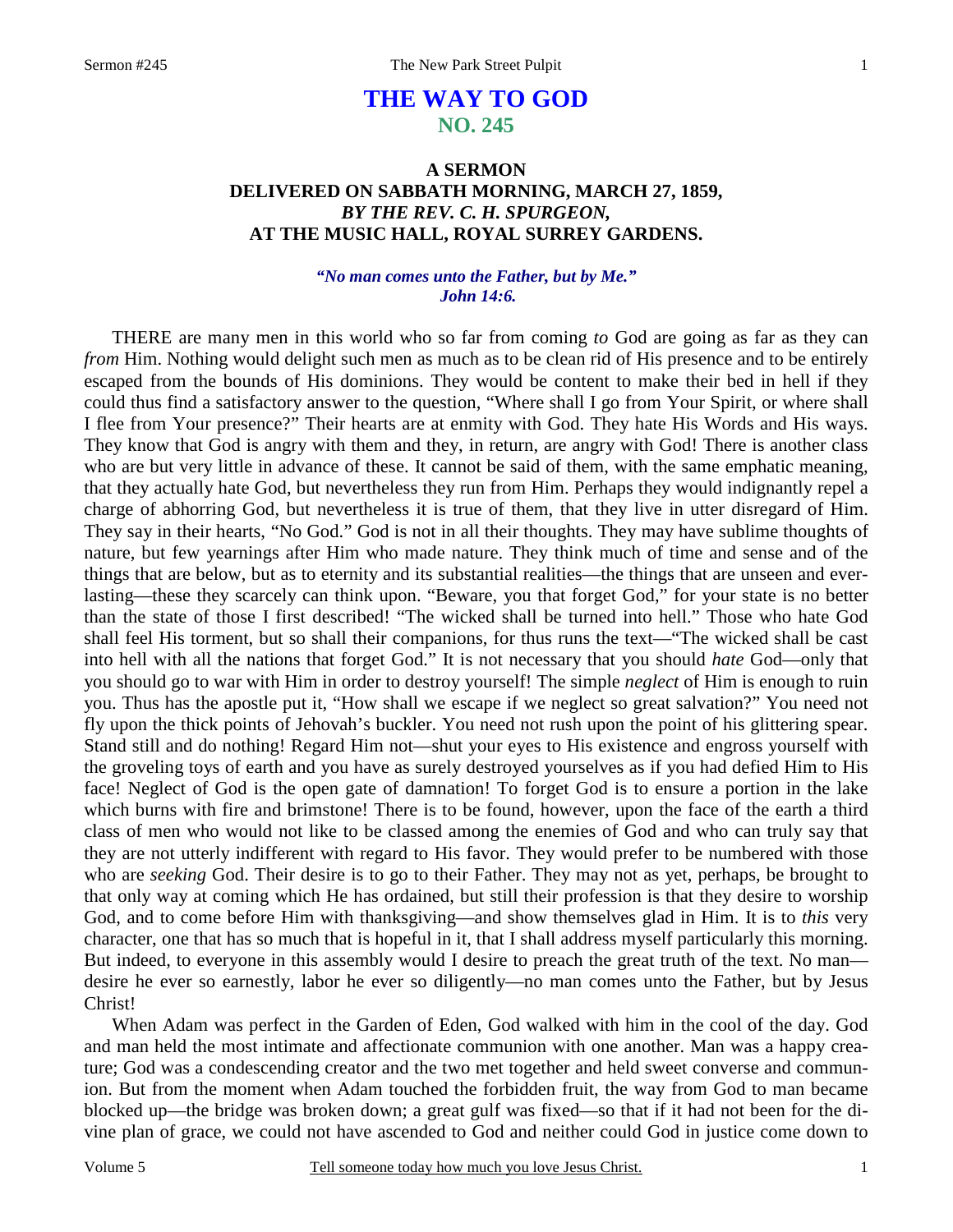us! Happily, however, the everlasting covenant, ordered in all things and sure, had provided for this great catastrophe. Christ Jesus the Mediator had in old eternity been ordained to become the Medium of access between man and God. If you need a figure of Him, remember the memorable dream of Jacob. He laid him down in a solitary place and he dreamed a dream which had in it something more substantial than anything he had seen with his eyes wide open. He saw a *ladder,* the foot of which rested upon earth, and the top thereof reached to heaven itself. Upon this ladder, he saw angels ascending and descending. Now this ladder was Christ. Christ in His humanity rested upon the earth; He is bone of our bone and flesh of our flesh. In His divinity He reaches to the highest heaven, for He is very God of very God. When our prayers ascend on high, they must tread the rungs of this ladder—and when God's blessings descend to us, the rungs of this marvelous ladder must be the means of their descent! Never has a prayer ascended to God except through Jesus Christ! Never has a blessing come down to man except through the same divine Mediator! There is now a highway, a way of holiness wherein the redeemed can walk to God and God can come to us. The King's highway—

### *"The way the holy prophets went— The road that leads from banishment."*

Jesus Christ, the way, the truth and the life!

 Let us think for a moment of Jesus Christ as the way to God. The reason why man cannot come to God as he did in the garden is that *God* is the *same*, but *man* is *changed*. God is as affectionate and as condescending as ever, but man is unholy and impure! Now, God is as pure as He is affectionate; while God is love, it is just as true that God is infinitely just and holy. His holy eyes cannot endure iniquity. If, then, a sinful creature could obtain access to God; if a rebellious creature could come into the immediate presence of the Most High, the effect must be disastrous in the extreme, for it would be a necessity of God's nature that He must utterly devour the creature in which He sees sin to be! Come into the presence of God, O sinner, and you might as well march into a consuming fire! As Nebuchadnezzar's furnace burned the men who came to throw in the three holy children, so must God, the consuming fire, burn and destroy us if we approach Him with our prayers and thanksgivings—were it not for the interposition of Jesus Christ the Mediator! I say this is a necessity of His nature. God is necessarily just and justice cannot endure sin! God is necessarily pure and holy—He might sooner cease to be God than cease to be pure! Now, the approach of impurity to Him, He must repel. Though no laws can bind Him, yet the law of His nature never can be broken. His nature is, "I will by no means clear the guilty." He is slow to anger; He is great in power and He is ready to forgive—but as long as guilt lies unforgiven He is also ready to punish, no, He *must* punish or else cease to be! Consequently, no man can come to God as a sinner unless he comes to Him to be utterly destroyed and that without remedy! You do not wish so to come to God. Happy is it, then, that we are enabled to tell all our fellow creatures of a way whereby we can come with joy and gladness to the Father—through Jesus Christ!

Now, this morning I shall have to divide my subject into three or four heads and notice—

**I.** Some men have a desire to come to God in *worship,* but there are many who desire to come to Him the wrong way. You will sometimes meet with men who say, "Well, I do not go up to a church or chapel—it is all ridiculous. I do not read the Bible. I have no faith in Christ. But I spend my Sunday in the open air—in that glorious temple which God has built. How divinely can I worship Him, there, while 'the lark, singing, up to heaven's gate ascends;' while every flower tells me of Him whose breath perfumes it and whose pencil paints; while all the cattle on a thousand hills are lowing forth His praise, I feel that in His temple does everyone speak of His glory! What need is there for me to go and hear what you call the gospel, to join in the united song of praise, or bend my knee in prayer? I worship the god of nature," says such a man, "not the God of revelation, but the god of nature!" To this man we reply in the words of our text. Your thanksgiving and your praise are unacceptable to the God you worship, for that God has declared that no man comes to Him except through His Son, Jesus Christ! If then, you reject the way of access and persist in bringing your prayers and your thanksgivings to Him in a way which He does not acknowledge, remember, this shall you have as the answer to your prayers and your thanksgiv-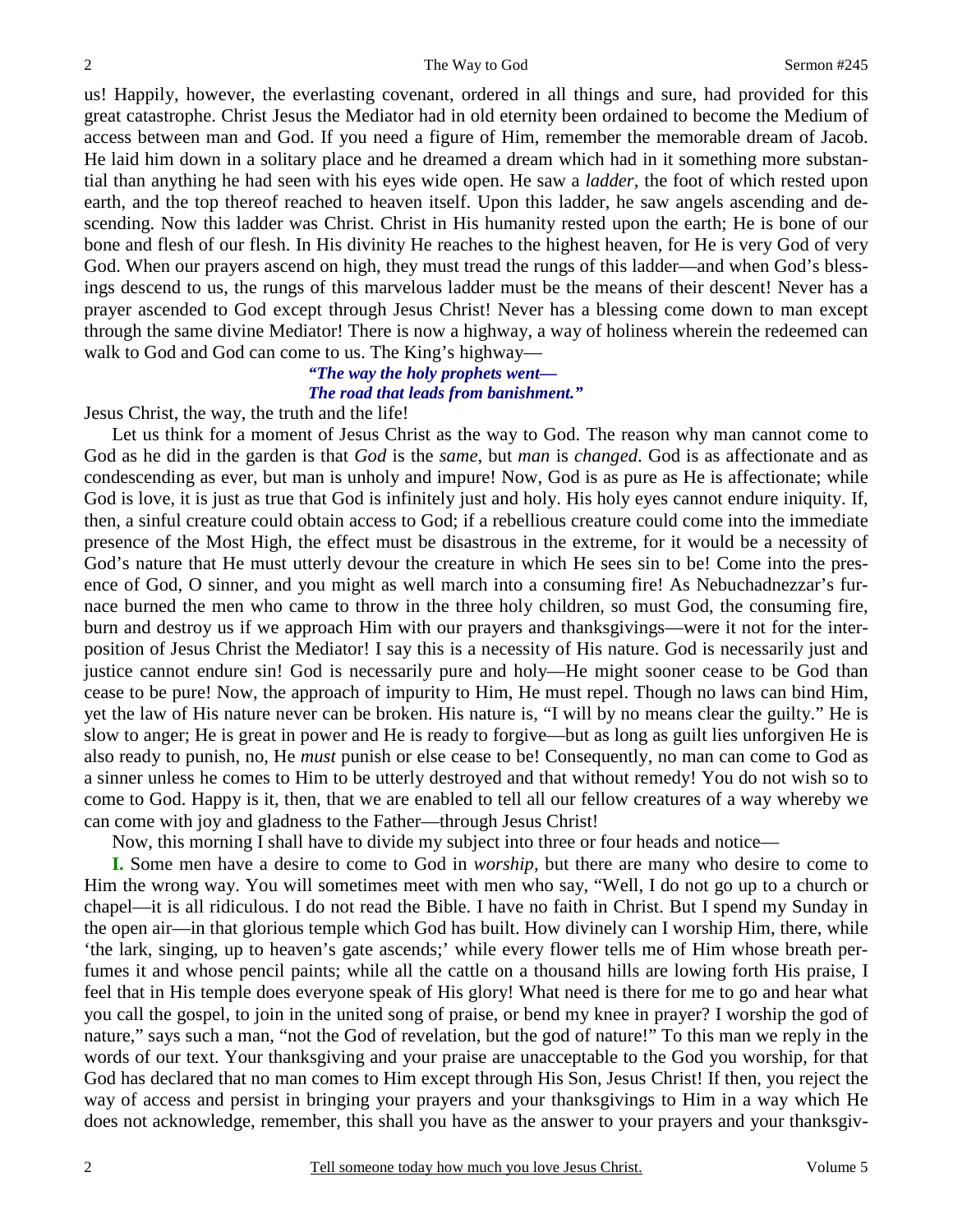#### Sermon #245 The Way to God

ings—you shall lie down in sorrow when God shall come to judge you at the last great day! The true Christian can "go from nature up to nature's God," because he has come from nature's God down to nature! No man can climb the steeps and "go from nature up to nature's God," unless he has first descended! God must take you up into the mount where He dwells, first, and then you can come down, as Moses did from the top of Sinai. But until He has caught you up there, your weary feet shall be exhausted and your strength decay before you can reach the God of nature through your works. No, my friend, you may be very sincere, as you imagine, in all your prayers and thanksgivings offered to the unpropitiated God of nature in your garden, or in the fields, but sincere though they are, they miss the mark! They are not shot from a bow which is strong enough to carry them to their desired target. They miss the mark, I say, and they shall fall back on your own head to your injury, and they shall not reach the throne of God

But I observe here that those men, who talk about natural religion, as far as I know them, have no religion at all! I have noticed that the people who say, "I can worship God without attending any religious service, or believing in Jesus," do not really do so. I have sometimes had an opportunity on a Sunday of seeing many worshippers of the god of nature come down the lane where I reside. They consist, for the most part, of men who carry cages with them in which to catch birds on the common! There is another very respectable confraternity of men who go to boxing places or where they spend their day in the bowling alley and many fist fights. These might adopt the cry of our genteel sinners, "We don't need to go into a church or chapel—we spend our Sunday in the worship of the god of nature." And very fine worship it is. I mostly find that those people who worship the "god of nature" worship the god of fallen nature—that is, the devil—not the God of the glorious nature which is spread about us in the roaring sea, the rolling flood and the blooming meadows! No, for the most part, the men who talk like that know in their own conscience that the god they worship is their belly, their own lusts! And they glory in their shame! Don't believe all the nonsense that you hear from the Sunday league and all that, when they talk about worshipping the god of nature. Do they do it? Follow any of them into their privacy, and see whether any of this fine devotion of theirs has any existence, whatever, and I think you will discover at once that they are greater hypocrites than the men they call hypocrites!

But again, is it not rather a suspicious circumstance that these men who are so much ahead of us who worship the god of nature—prefer the company, according to their own confession, of sheep and bulls and horses and skylarks, to the presence of the saints of God? It looks rather suspicious when a man finds more congenial company in a sheepfold than he does in an assembly of intelligent beings! It looks as if his own mind were brutish when he can never get his spirit wound up into devotion till he gets into the midst of brutes! For my part, I feel more able to worship God in the great congregation, in the assembly of the saints, than anywhere else. "In the courts of the Lord's house; in the midst of you, O Jerusalem, praise the Lord!" I know that all His works praise Him. It is my joy to feel that the changing seasons are but the varied characteristics of God—that spring speaks of His tenderness and love; summer of His majesty; autumn of His bounty and winter of His awful power! But still I know that in His sanctuary I behold His glory yet more fully and there I discover Him to my heart's solace and delight! The true Christian *can* worship God in nature; but a man who has not learned to worship God in His house, I am quite sure has not learned to worship God anywhere! Natural religion is a lie! Men may say much about it, but it does not exist! Trace these Pharisaic members of the synagogue of Satan to their homes and you will find that they make this natural religion an *excuse* for religion. It is an utter impossibility for any man to come to God in worship unless through Jesus Christ.

See, then, how my text shuts out of all acceptance with God all those who do not receive Christ to be the Son of God, the Mediator. Men sometimes say, "All are right—whether they are Jews or Gentiles whatever they may be, they are all right." Now, be it understood once and for all, that the religion of Christ gives no heed to such a fancy! It claims for itself, alone, the solitary throne in the kingdom of religious truth. It uses no chains and racks to obtain an unwilling profession of its faith. But the unbeliever is not flattered with promises of security—he is threatened with a doom dreadful beyond all thought! There is not, in this Book of God, one single sentence which could lead me to believe that there is a way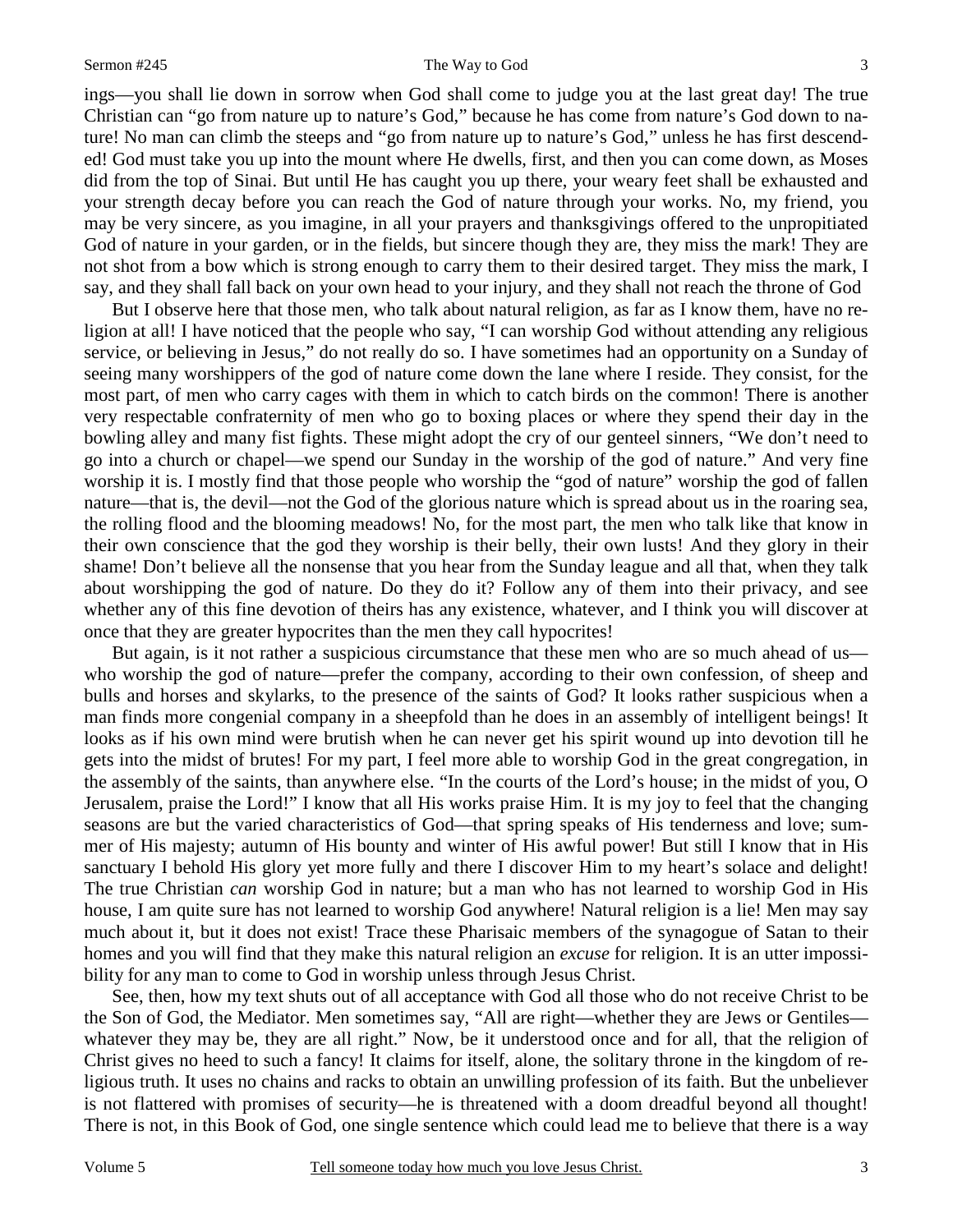to God for the Muslim, for the Jew, or for anyone who does not come to Him through Jesus Christ. The religion of Christ is exclusive in this. It declares that no other foundation can man lay than that which is laid, Jesus Christ! It declares that no man can come to God except through Jesus! All the charity of which some men talk is deceitful and valueless. We can have no hope for those who receive not Christ. We pity them; we love them; we pray for them; we plead for them that they may be brought to this. But we dare not deceive them! We dare not tell them that God will hear their prayers if they will not come to Him through Jesus Christ! No, we will be as tolerant as Jesus was; but Jesus Himself said, ''He that believes not must be damned," and whatever you may be—Unitarian, Socinian, infidel, deist, theist, or what-not—however sincere your prayers—God abhors and hates them if you do not offer them through Jesus Christ, the one way between the sinner and God!

**II.** Other men there are who, conscious that they cannot come to God as perfect beings in worship, desire to approach Him in the way of *penitence*. But mark, even in the way of penitence, no man can come to God except through Jesus Christ. Those tears in your eyes, when Jesus the sun of righteousness shines on them, are as diamonds in the esteem of the God of mercy. But even your tears and sighs and groans cannot prevail with the heart of God unless they are mingled with a humble faith in Jesus Christ, His only Son! In vain you weep till your eyes are red to blindness! In vain you groan till your ribs burst with your expanding heart of agony! In vain you kneel till your knees are stiff with prayer! God hears you not—He accepts you not until you make mention of Jesus the crucified, His Son, the Savior of mankind! Oh, it is mournful to see how men try to approach God in any way but through Jesus Christ! You have the Roman Catholic Church putting men to penance in order that they may so come to God. It was but one day this week I went into a Romish cathedral, and there to my disgust and horror, I saw poor women on their knees, going entirely around the cathedral having as a penance to pray before a whole set of pictures that were exhibited upon the walls! Well, I thought, if this be acceptable to their god, I am sure it would not be to mine! To give these poor women the rheumatism, or something worse, in order that god might be pleased with them is the most extraordinary way of going to work that I know of! What a god must theirs be, that is pleased with poor souls when they torture themselves!

Behold the monk—if he would gratify his god, he must not wash himself, for their god is a god of filth, and according to their own confession, cleanliness is not acceptable to him. Again, he must fast their god is a god of starvation. It is quite clear he is not our God—for our God is a God of bounty. The poor monk must flog himself—he must flagellate his poor back till the blood runs down in streams their god evidently delights in the blood of his creatures and nothing pleases him so much, according to their own confession, as for his creatures to torture themselves. Happily however, their god has nothing whatever to do with our God! Their god is an old Romish pagan demon that was cursed of old and is cursed now! But our God is a God who takes delight in the happiness of His creatures, who, if there is any merit anywhere, would sooner see it in our happiness than in our sorrow, although, mark you, there is no merit in either! When we come to God in penitence we must bring but one oblation, for there is but one way of offering acceptable penitence to God—and that is through Jesus Christ our Lord! We will imagine there is a man over yonder who is feeling that he has been guilty, but he desires to be forgiven. "Oh," he says, "I know I am guilty. I feel that I deserve God's wrath. Well, I will promise I will never be drunk again. I will not swear—I will make a resolution that I will be better." Ah, friend, ah, friend! You will never come to God in penitence that way! O man, that way—that way of *works*—is a way of death! The very first time you put your foot on it, I can hear the low mutterings of the thunder-curse—"Cursed is every man that continues not in all things that are written in the book of the law to do them." Go on with your resolves—try to carry them out. You shall find that this road of yours will grow more difficult every day. The more you do; the more you will have to do. When you have climbed a hill; you will see a mountain beyond. When you have forded a stream; you will see a sea before you and no means of crossing it. The way to heaven through good works would be a very hard one, even if it were a possible one! Conscience is like the horseleech—it always cries, "Give, give, give." Conscience is never satisfied with the best works that we can do—it always demands more!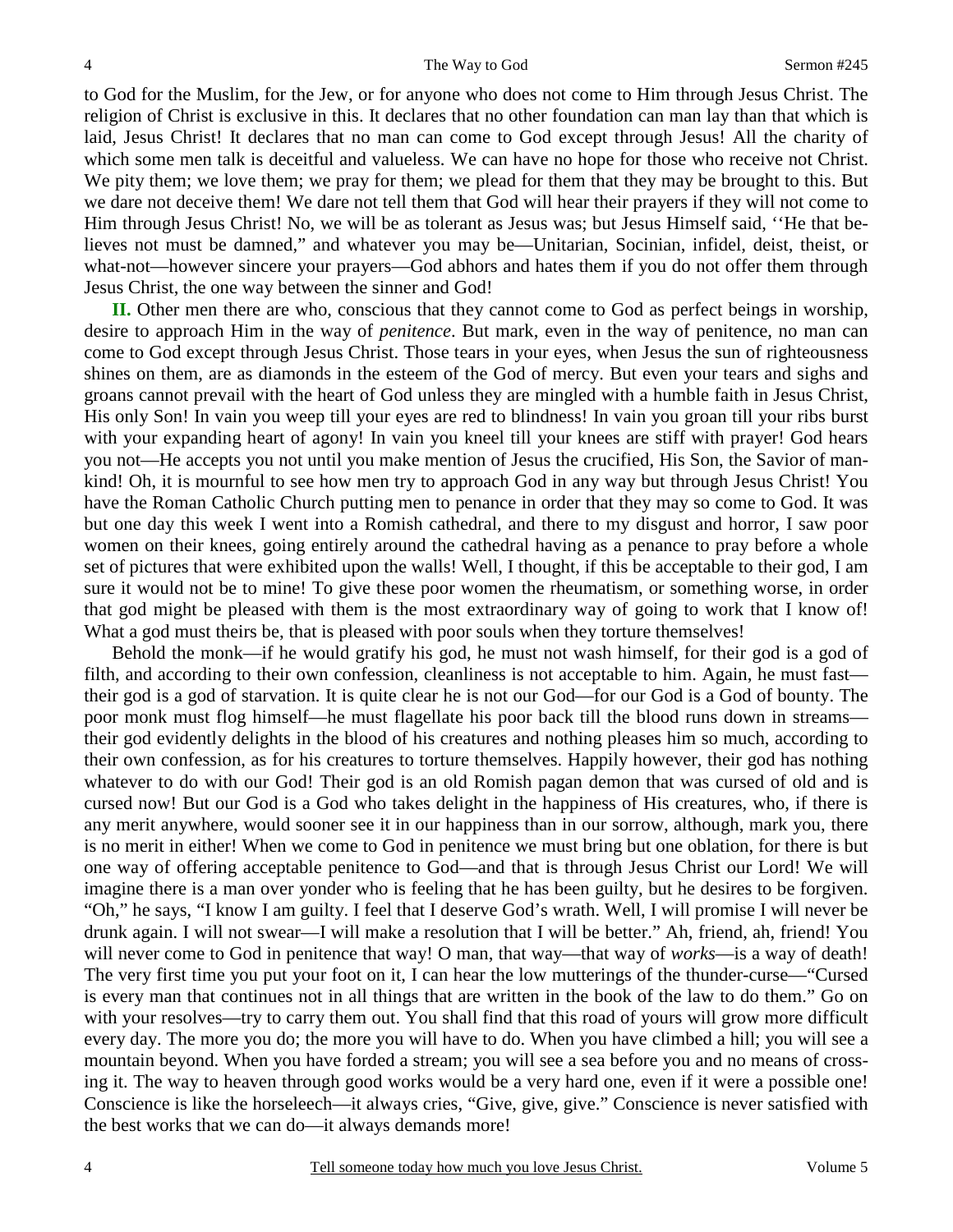#### Sermon #245 The Way to God

But ah, I remind you, man, that if you go on in that way of works and seek to be forgiven through it, your destruction is as sure as if you did run in the way of sin! Mark you, man, the Jews of old would not accept the righteousness of Christ! They went about to establish their own righteousness and would not submit themselves to the righteousness of Christ—and hence they perished and that without mercy—and so shall you! O turn from that way! God will not receive you in it. Turn from it! If you were perfect and had never broken God's law at all, then might you be saved by the law. But *one* sin breaks the law to shivers and you cannot mend the breach. You are lost if you stand on the foot of works! Come away, then, come away! Come to the cross of Christ! There is no way to heaven but by Jesus Christ. Come! Both from your works and your sins, look to Him and live! Look to Him and see your sins forgiven! Look to Him and behold your penitence accepted and a gracious answer given!

**III.** There are other men who feel, "Well, we know Jesus must forgive our sins; it is through His sufferings that we must be pardoned. But," they say, "we desire now to be *acceptable* to God all the days of our life. We will therefore endeavor to come to God in a way in which He shall accept us." Many there are that light upon a way like this. "We will be very scrupulous," they say, "in all our transactions; exact in our dealings with men and bountiful in our generosity to God. In this way we shall be accepted! Christ," they say, "shall be trusted to take away our sins, but we will have the clothing of ourselves with a robe of righteousness. We will let Christ wash us and wash our works, too, if He pleases, but at least we will be the manufacturers of our own virtues and excellences. God shall accept us through what *we* do—Jesus shall make up the deficiency. He shall darn a hole or two that may occur in the garment, but nevertheless, we will stick to the old cloth throughout—and though we hear that our righteousnesses are as filthy rags, yet we will have them washed and wear them over again—though they are rags." Now, mark, my hearers, as when we first come to God, we must bring nothing with us but the blood of Christ; so when we come to Him afterwards, we must still bring nothing but the same offering! A guilty sinner, when he approaches God's throne, can never be pardoned except by pleading the blood once shed by Christ. The highest saint, the most eminent professor can no more be accepted by God than the meanest sinner, unless he still pleads the blood and righteousness of Jesus Christ! The Arminian, despite his denial of it, has in his own mind a notion that his acceptance with God in some measure depends upon his own actions. Although many Arminian divines say that they do not believe this, yet they must nevertheless believe it—it lies at the very root and basis of their fallen doctrine! They believe that if the Christian falls into sin, God will cast him out of His family. And I say it follows as a necessary influence that acceptance of a Christian must, on *that* theory, depend on good works—so that in coming to God he comes through his own good behavior and not through what Jesus did!

Now mark, this is an offensive lie and as damnable an error as if I were to preach that salvation was entirely by works! There is no part of the Christian's experience in which a Christian can deal with God otherwise than through Christ! At the beginning, it is all through Christ! In the middle, it is all through Christ! And in the end, it must be the same! If it were possible for you, my brothers and sisters, to be clean rid of sin, you still could not come to God except through Christ. When your faith shall grow into assurance; when the follies of your life shall all be expunged; when your character shall be saintly; when your heart shall be perfectly sanctified—even *then* the means of access and the mode of acceptance of your soul before God will remain unalterable and unchanged! Jesus, Jesus, JESUS—the path for the sinner and the way for the saint! No road to God—even for the holiest man—no road to God's acceptance, but through Jesus and through Jesus only!

Do we not, each of us, in ourselves at times have an aptness to come to God in some other way than through Jesus Christ? "Now you have preached well," Satan says, "you have been successful in suchand-such a labor. Ah," says the devil, "how generous you have been in such-and-such a cause. Now go to God in prayer." And we go and we pray with such assurance, we think we are sure to be heard! But perhaps without our knowing it there is lurking at the bottom of our excellent fluency in prayer an evil thought that surely God will hear us, for we have been so diligent and generous. And on the other hand, when we have been committing sin, when conscience chides us, then we go to the throne, and we are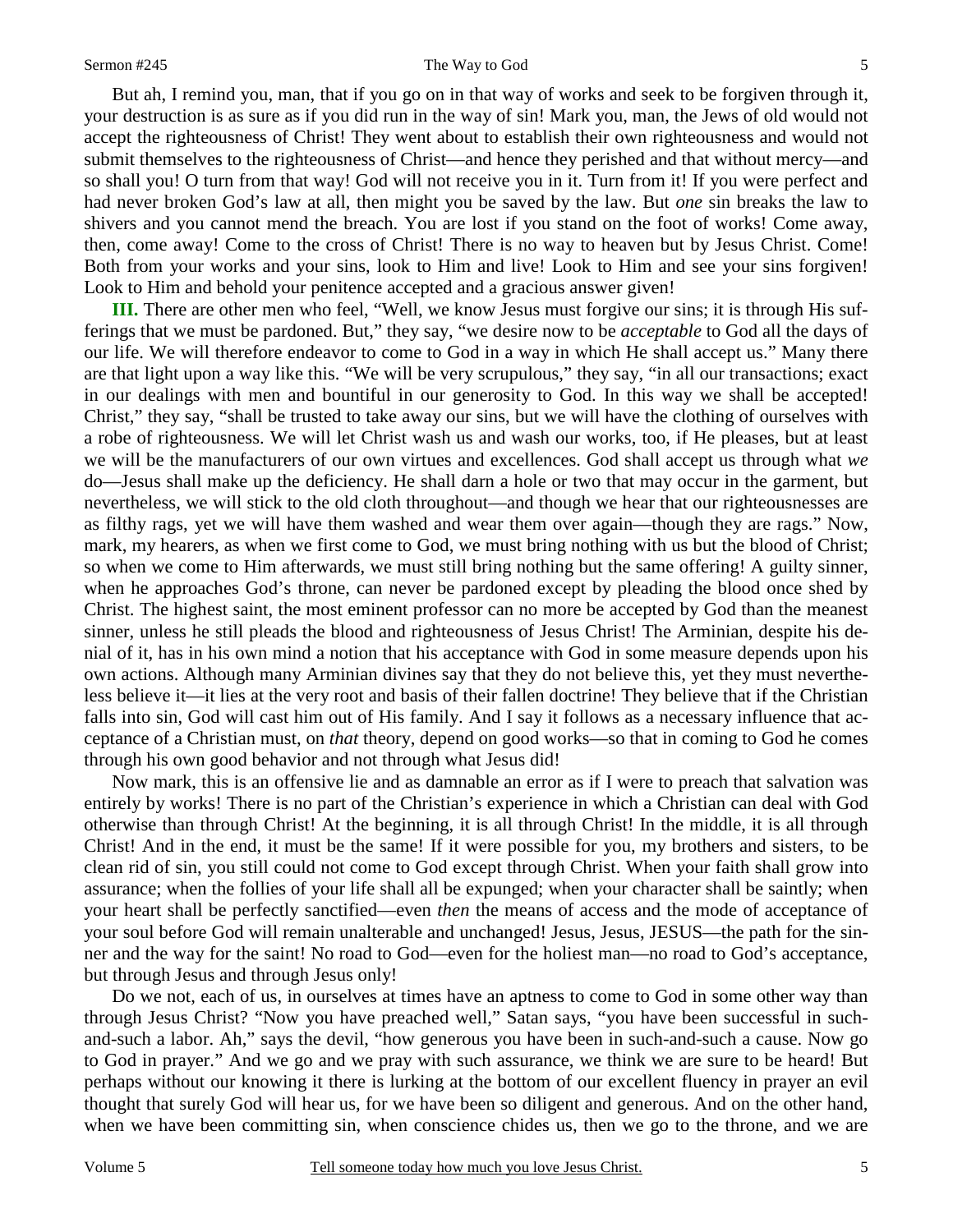half afraid because we say God will *not* hear us! Is not that still pride? Why, were we ever better than we are now? Were we not always and are we not, now, as bad as ever we can be? In ourselves is there anything that can commend us to God? Is not the very fact that when in our good state we come boldly and when in our low state we come timidly, proof that there is lurking in us a secret suspicion that we are to come to God by something that is in *us?* Oh, if we could but learn this truth of God and stand to it—our acceptance with God depends upon *nothing* that we do, or can do—nothing that we can think, or feel, or be—but depends wholly and entirely and solely upon what *Jesus* is and what He has done and what He has suffered! Let us once get that thought—and it is in the text—we shall then be able, by the divine assistance of the Holy Spirit, to come to God at *all times* with boldness, knowing that we were so coming through *Christ* and, therefore, we might *always* come boldly to the throne of grace!

Have I here today?—I am sure I have—some timid soul that is afraid to come to God through Christ? Ah, my dear brothers and sisters, I know your fear, and I can pity you. But I know your fear and I can blame you, too! What? Are you afraid to come to God through Christ and do you need someone to speak to Christ for you? Oh, foolish heart! You do need a Mediator in coming to God, but you do not need any in coming to Christ! Go to Him just as you are, without making yourself any better. Go straight away, rags and sin and leprosy and blotches and sores and all, straight away to Him! Do not be afraid that the Father will reject you if you come alone through Him. Let me lead you, my poor, timid brothers and sisters, to this way. Come with me. Do you see yon cross? Do you mark that glorious man dying on it in agonies that cannot be described? Do you not think that those sufferings are enough to expiate the wrath of God? Why, listen to Him! Will you not believe what He says?—"IT IS FINISHED!" He cries before He gives up the ghost. Now, if *Jesus* thought it finished, do *you* not think it so? If He Himself thought that He had done enough, is not that enough for you that is enough for Him? Come boldly, for Jesus smiles upon you! His blood is dropping—His heart is still flowing with the blood and water. Come! None ever were cast out—shall you be the first? Those arms that are nailed to the cross are wide open, as if they would show you that they can receive the biggest of sinners. Those feet that are nailed to the cross are fastened there as if they meant to stay there and wait to be gracious to you! O do you see His pierced side? It seems as if it said to you, "My heart is not hard to reach. See, here is a straight road to it opened by the Roman spear. Come, breathe your sighs into My heart, and I will hear and answer." Come, Soul! Come this way! How safe it is, for over it hangs the banner of Jehovah's love. And on the ground is the mark of blood of the Savior's footsteps. This gory pathway to the throne of God, I now entreat you to enter. Jesus made it. Jesus smoothed it. Jesus dyed it with His blood! Come, come away poor soul! Come, put your trust alone in Jesus and then you need not come to God the Father with trembling and with dismay! God help you, timid one. God help you. You have no need to despair—Jesus said He will cast out none that come to Him by faith.

**IV.** I shall not keep you much longer, but I must now observe that there are others who desire to come to God in *communion*. You will meet, every now and then, with a devout man who has but very imperfect notions of the gospel and who, nevertheless, has a kind of reverence for the living God. He is an astronomer and he will tell you that an undevout astronomer is mad. He says that while his eyes look through the telescope upon the wondrous worlds that float in ether, he communes with God; marvels at His power and admires His matchless benevolence and skill. The geologist, too, will tell you that when digging into the deep foundations of the world and bringing out those old inhabitants who in days of yore stalked through gigantic forests, he feels he can talk with God the Eternal One—that those gray hairs of an ancient world remind him of the Ancient of Days—and the bones of a buried generation all remind him of the Eternal One, who was before all things and by whom all things consist. Now, these men are sincere. But do not imagine for an instant that their devotion is acceptable, or that their communion is true and real unless in this they tincture and savor their communion with the knowledge that Jesus Christ is the only way of access to God! Oh, Soul, if you would walk with God, as Adam did in Eden, (and it is quite possible)—if you would walk with Him as Enoch did, and that is quite possible, too—if you would see Him face to face and talk to Him as a man would talk with his friend, remember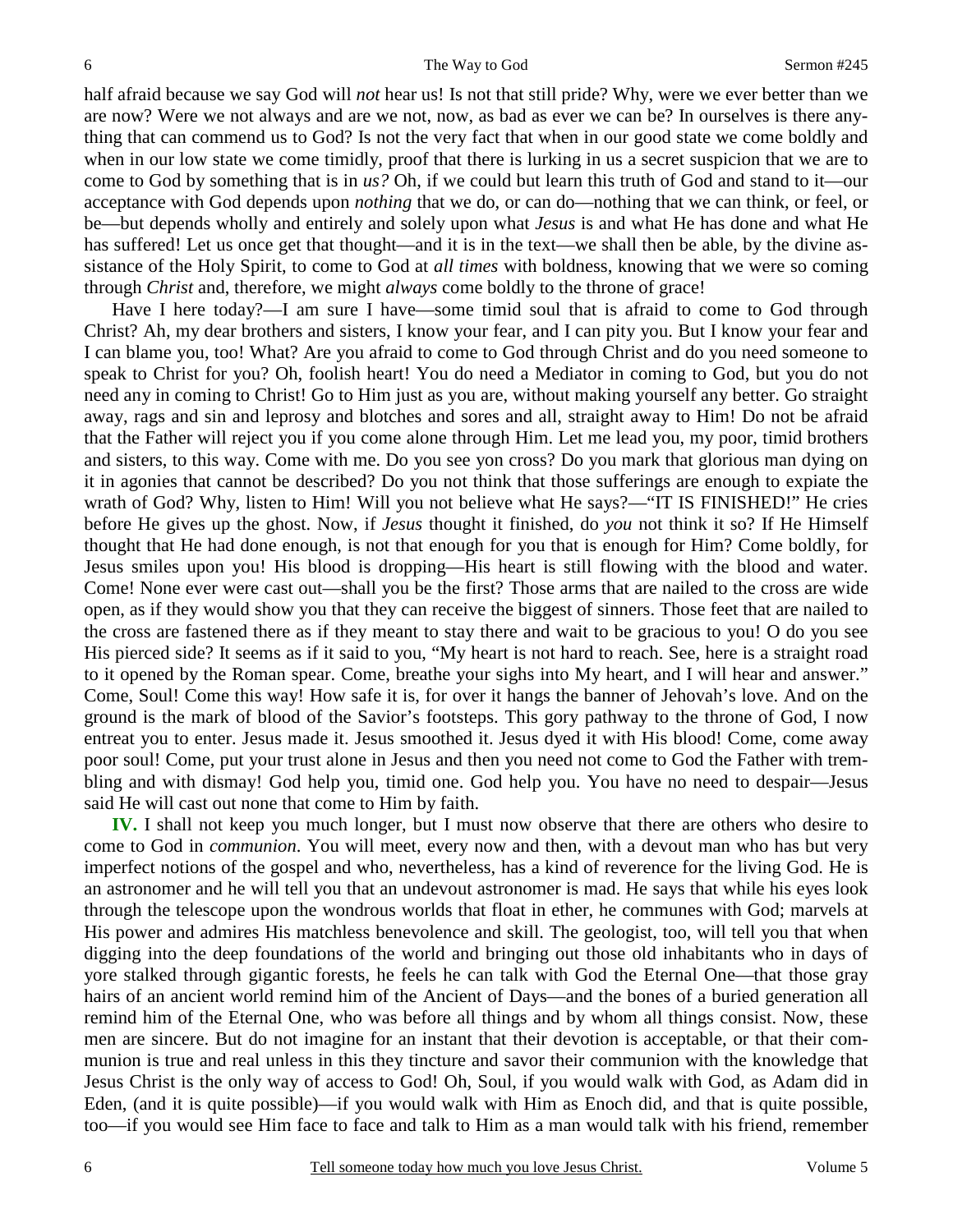you must be set in the cleft of the rock Christ Jesus, or else you cannot do it! Once let a man stand in that cleft, and see Jesus' blood, then he can commune with God in nature readily enough. Standing at the foot of the mountain he may see that hill like a wedge piercing the ebon darkness and his soul may climb the summit and enter into the invisible! He may look upon that awful summit as upon an ambassador sent from earth to heaven—and his spirit may seem to rise on the mountaintop until it appears to grasp the hand of the Almighty One! But mark, the steep summit of fellowship cannot be climbed, except Jesus Christ lends Himself to be the sacred ladder and gives strength to the weary footsteps of our faith! He is the *way* to God. He is the *truth* to guide us. He is *the life* to enable us to run in the road. Without Christ, there is no way to communion, no truth in communion and no life in our pretended fellowship! Christian, take heed that you never try to commune with God except through Jesus Christ! Never try to commune with Him even through the Holy Spirit, if you forget Christ! The Holy Spirit runs through Christ as through a channel; as water from the conduit runs through the pipe, so fellowship must run through Jesus Christ. There can be no coming of God to us, and no going of our soul to God except through the highway of communion, Jesus Christ, the man and yet the God!

**V.** And lastly, to conclude—who is there among us who does not desire to come to God in heaven? Lives there a man with soul so dead that he has no desire for another and a better world? Is there a heart so seared that it never longs to be at rest—an eye so blind that it never looks into the hereafter and a soul so stolid that it never leaps with exulting spirit in the prospect of a world of joy and happiness? The wild untutored savage of the woods looks to another world and when some beloved one is buried, he lights a fire upon the grave to light the spirit through the dreary shades of death, that it may find its way to paradise. And then he sits upon the grave, when the fire is quenched and thinks of the spirit that is gone and hopes for it that it has gone to the kingdom of the blessed, to the land of the hereafter. Never is he content unless he hopes that the spirit of his beloved one is gone to a better land! And shall it be imagined that any of us who are living in a Christian country are shutting our eyes to the future and never think of looking beyond the grave? There are many here—no, all of us are longing for another and a better world! O world of woe, what were you if you were not a steppingstone to a world of bliss? O land of graves and shrouds, of pick-axe and of spade, what were you if we did not dive through you into the land of light? O vale of tears, what were you if it were not that you are the pathway to the mountain of transfiguration? O valley of Baca filled with tears of sorrow till the pools thereof are overflowing—what were you if you did not lead to the tabernacles of our God—the peaceful sanctuary in which we hope to dwell?

But there is no way to heaven, whatever our hopes may be, but through Christ! O spirit of man, there is no way to the gates of pearl but through the bleeding side of Jesus! These are the gates of paradise these bleeding wounds. If you would find your way to God's bright throne, find first your way to Jesus' shameful cross! If you would know the way to happiness, tread in that path of misery which Jesus trod. What? Attempt another way? Man, are you mad enough to think that you can rend the posts and bars and gates of heaven from their perpetual places and force your way by your created strength? The arm of God shall dash you down to the nethermost pit of hell! Or do you think to purchase with your riches and your gold a foothold in paradise? Fool! What is your gold where streets are made of it and where the gates are solid pearl—where the foundations are of jasper and the walls are precious gems? And do you think to get there by your merits? Ah, fool that you are, by pride fell the angels and by your pride you fall! In your talking of merit, you confess that you are Lucifer, himself, incarnate! Away with you! Heaven is not for such as you are! But do you say, "I will leave my wealth after I have gone. I will build a hospital, or feed the poor." Then let *men* pay you! You have worked for your nation, let *them* pay the debt! Let *them* rear the stony pillar and set your effigy upon the top. If you have worked for your country, let your country pay you what they owe you. But God, what does *He* owe to you? You have forgotten Him; you have despised His Son; you have rejected His gospel! Be you warrior, statesman, patriot let *men* pay you. God owes you nothing and all you can do will not bribe Him to admit you to His palace